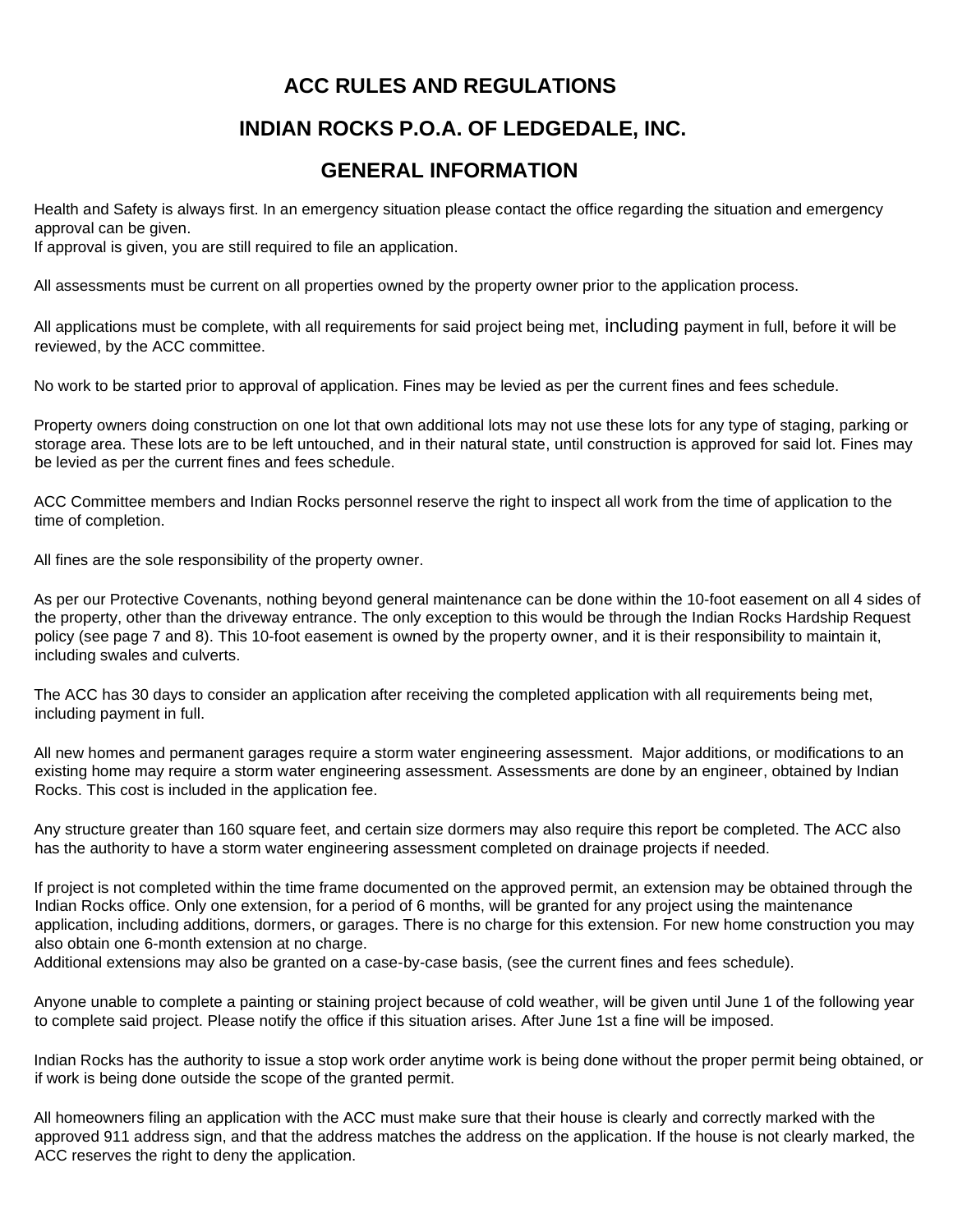All new construction must have a sign with the approved 911 address on it. Sign must be a minimum size of 4 1/2 inches high x 8 inches long, and a minimum number size of 3 1/4 inches high. Dark numbers on a white background, or white numbers on a dark background are acceptable. Sign must be placed as close to eye level as possible, and in a location that is highly visible from the road.

The Indian Rocks office must be notified if any change or modification is to be made that differs from the approved permit, including colors. Otherwise, a fine may be levied as per the current fines and fees schedule.

The Indian Rocks office should be notified upon completion of all projects that require an ACC permit. The ACC reserves the right to inspect the completed project.

The ACC committee has the authority to issue people a warning for anything found to be out of compliance with current ACC rules and regulations.

Any exterior work performed within reasonable accommodation guidelines of the Americans with Disabilities Act (ADA) are permissible. An ACC application must be filed at no charge with the office, for review by the ACC committee. All ADA accommodations to be installed should conform, whenever possible, to ACC guidelines and approved color charts.

## SPECIFIC INFORMATION

1) ALTERNATIVE ENERGY - Any alternative energy plan (e.g., solar panels, wind turbine) requires a site plan, a township permit, and any other applicable approvals.

Project must also be approved by the ACC.

If trees are to be removed, a separate tree removal permit must also be applied for, and the ACC may require trees to be planted elsewhere on the property to replace trees that were removed.

2) AWNINGS - Awnings are permitted and do require an ACC permit. Color must be an earth tone shade of brown or muted shade of red or green, as per ACC color chart.

3) BLASTING - Blasting of any lot for excavation/foundation purposes, must be approved by the ACC. If applicable, a copy of the state issued permit must be presented to the office before approval can be given by the ACC. A licensed qualified demolition technician, certified by the state of PA, must do the blasting. Forty- eight hours' notice must be given to all property owners within 1,000 feet of blasting area, and a copy of said notice must be filed with the Association office.

- 4) BUILDING REGULATIONS Building plans are reviewed and enforced by the ACC. All exterior building projects require a permit from Indian Rocks. A permit may also be required by Salem Township. The Salem Township permit must be obtained first and included with the application for a permit from Indian Rocks. All building must comply with the Pennsylvania Uniform Building Code, the International Residential Code, and the Salem Township building code.
- 5) COLORS Accurate samples of all colors, along with manufacturer and name of color, must be provided with all applications. If finished color is not a close match to the approved color, the homeowner may be advised to repaint or replace material to better match the approved color. If the material itself is the finished color, a sample of the material or an accurate color match must be provided. These colors are for all structures, including houses, garages, sheds, and other structures.
	- A SIDING COLOR Earth tone shades of brown, as per ACC color chart.
	- B FOUNDATIONS Earth tone shades of brown, or certain shades of gray, as per ACC color chart.
	- C DOORS, SHUTTERS, TRIM, ETC. Earth tone shades of brown, or muted shades of dark red or dark green as per ACC color chart.
	- D ROOF Earth tone shades of brown or dark green.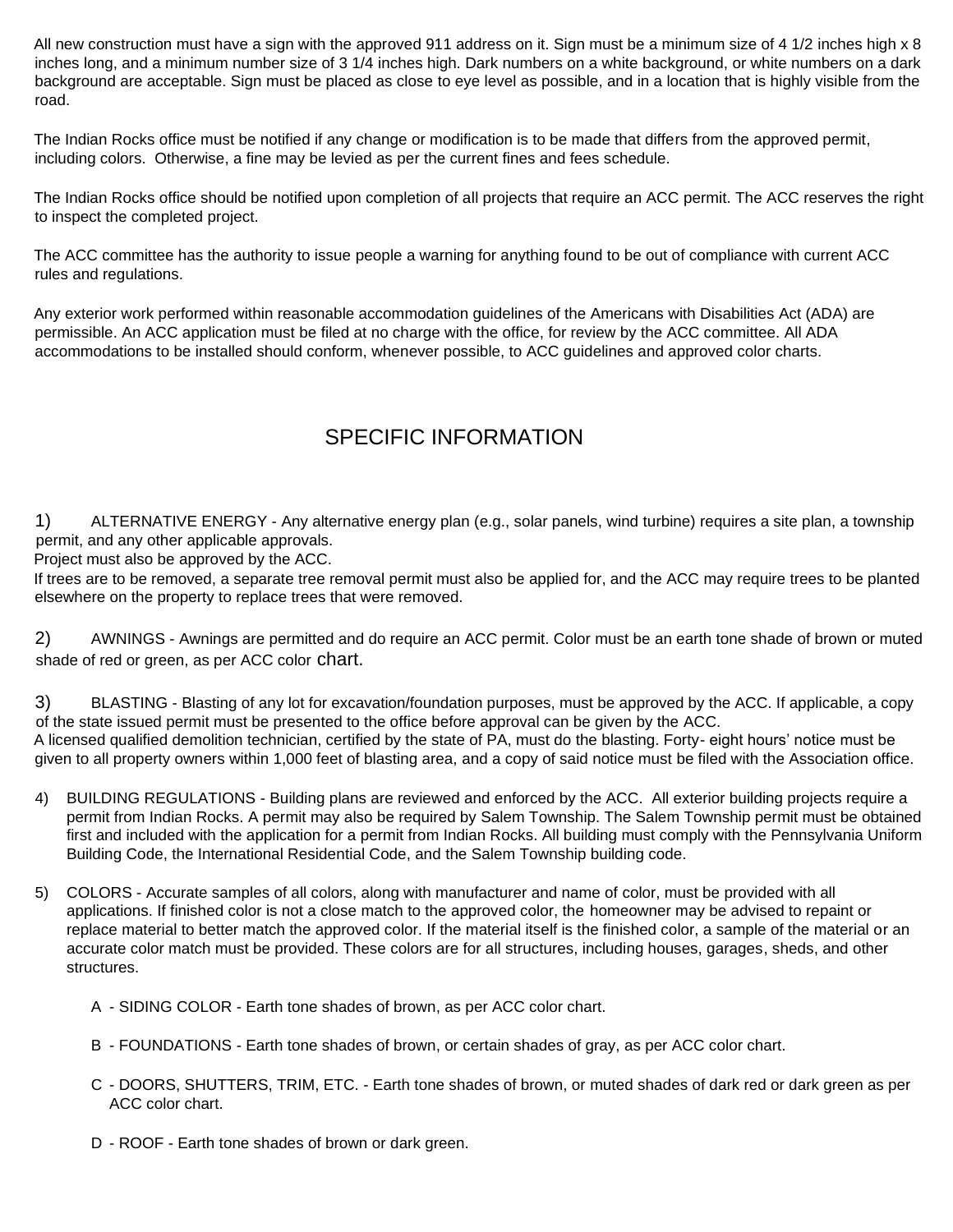E - WINDOWS - Brown or tan, as per ACC color chart.

#### 6) COMBINING OF LOTS FOR CONSTRUCTION PURPOSES - All lots in Indian

Rocks have a 10- foot easement within all property lines and certain setbacks for building, as per ACC rules and regulations on setbacks. Until the lots are legally combined with Salem Township, all easements and setback rules are still in affect. Combining of lots for construction purposes involves (A) Having said lot's surveyed by an engineer or certified land surveyor (B) Having a new deed completed with a complete description of the combined lots and (C) A new survey and deed to be recorded in the Wayne County Courthouse on the county subdivision map and in the recorder of deeds office. Copies of all approvals must be submitted to the ACC and will be kept on file in the Association office. There is no change in assessment after the combining of lots for construction purposes, with the exception of lots that are a combined total of 15,000-square-feet or less. (These lots combined will equal a single assessment).

- 7) CONSTRUCTION APPLICATION The construction application is required for all new home construction, whether stick built or pre-manufactured. Any structure larger than 160 square feet, garages, dormers, house additions, or additions to any other existing structure, also require the construction application to be filed. It is the responsibility of the homeowner to make sure all requirements are met, and all guidelines are followed as per the construction application. By signing all pages of the construction application, the property owner or owners are stating that they have read and agree to follow all requirements, regulations, and guidelines as written.
- 8) CONTRACTORS Contractors must have a current certificate of insurance on file in the Association office before a permit will be approved. All contractor, sub-contractor, and employee vehicles must display a current sticker while in Indian Rocks. Contractors and sub-contractors may not commence work before 7:30 a.m. Work hours are 7:30 a.m. to 6:00 p.m., Monday to Friday, certain holidays excluded, and 7:30 to 5:00 on Saturdays, except for specified holidays. No work is permitted on Sunday at any time. Specified holidays are New Years, Memorial Day, July 4th, Labor Day, Thanksgiving, and Christmas. Violations of said contractor requirements incur automatic fines as per the current fines and fees schedule. Fines are given per incident. All fines are levied against the property owner's account. All subcontractors are the responsibility of the general contractor. All contractors and sub contractors must use the main entrance (Indian Rocks Road) only. Contractor's sign must not be larger than 4' x 4' in size and may be displayed on the property until the project is completed.
- 9) CULVERT PIPE The need for a culvert pipe under a driveway will be determined by the Indian Rocks maintenance staff. Minimum size must be 15 inches, unless otherwise approved by Indian Rocks maintenance staff.
- 10) DECKS All new decks require an ACC permit. A Salem Township permit is required if any area of the deck is 30 inches or more off of the ground. A plot plan is required, showing location of deck and any steps or ramps used for accessing the deck. All property lines in the area must also be shown, and dimensions of all new structures and distances to property line must appear on the plot plan. The new structure must be staked out on the property for ACC inspection. A deck that does not allow for any drainage to the ground below (i.e., spacing between boards), will count towards the 20% impervious surface allowed on lot. Any deck that is not structurally attached to the house on at least 1 side will be considered a separate structure. An accurate color sample must be provided with the application. Wood may remain its natural color. All other paints, stains or materials must be an earth tone shade of brown as per ACC color chart. Replacement or repair of deck boards and/or steps totaling 30 square feet or less do not require an ACC permit. Any replacements or repairs must meet the ACC approved color chart and not otherwise modify the existing structure.
- 11) DOORS Replacing or installing any new door or storm door requires an ACC permit. Color must be earth tone shade of brown, or muted shades of dark red or dark green as per ACC color chart.
- 12) DORMERS The addition of one or more dormers to any existing structure requires an ACC permit. A Salem Township permit may be required, and the ACC may require an engineer's report to be completed if they suspect a change in the flow of water from an additional roof surface may have a negative impact on neighboring properties.
- 13) DRAINAGE PROJECTS Any project affecting the natural flow of water, (a change in the path of natural water, and/or water from gutters, leaders, or any impervious surface), requires a permit. The ACC may require an engineer's report be completed.
- 14) DRIVEWAY The width of all driveways is not to exceed 20' at the entrance. No part of a driveway, whether gravel, asphalt, or other material, may be within the 10' easement on all properties lines. A property owner may blacktop their driveway past the property line to where the driveway abuts the edge of the road, providing said property owner signs a release and submits an application to the ACC, including a dimensioned plot plan showing location and size of driveway, and all property lines near the driveway location. All driveways must be fully staked out and a description of all materials used must be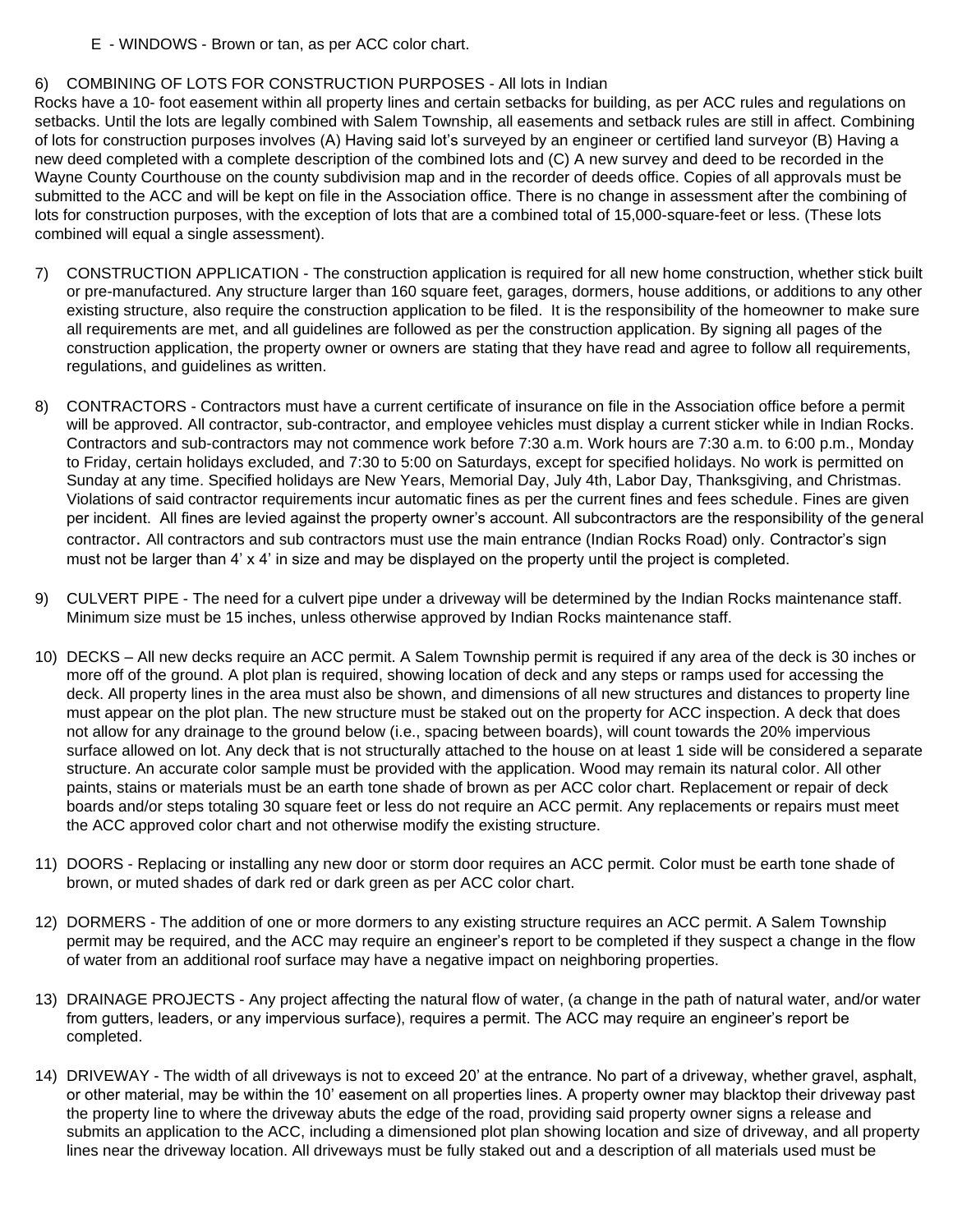included. Paved driveways, paver stone driveways, and driveways made in such a way that does not allow drainage through it, will be counted towards the allowable 20% impervious surface restriction.

- 15) FENCING No fencing of any kind is allowed without an ACC approved permit.
	- A DECORATIVE FENCING Up to 3 sections of split rail fence may be used with items such as flowerbeds or shrubbery but must not be all encompassing of the total property. A section of fence is defined as either (A) 2 posts and 1 section of horizontal rails, or (B) 1 post and 1 section of horizontal rails with ends resting on the ground. Maximum length of a section of fence is 10 feet. Maximum allowable length of the total decorative fencing allowed per property is 30 feet.
	- B PET FENCING Pet fencing is allowed with the following requirements. Must be attached to house on one side. Minimum height of 3 feet to top of fence. Fence posts shall be metal or wood. Must be brown, black, or dark green in color. Wood may remain its natural color. Posts shall be no larger than 3.5" x 3.5". All posts must be securely anchored in the ground, and fence must be securely attached to house. Fencing material must be vinyl-covered chain link, or wire that is vinyl or plastic coated in brown, black, or green. Fencing must be located in rear or side of house.
	- C PROTECTIVE FENCING Fencing is allowed to protect individual plants, shrubs, and trees. Height of fencing not to exceed 6 feet. Fencing in front yard is limited to individual trees and flowerbeds. Any large, fenced area must be located in back or side of house. Total area not to exceed 300 square-feet per lot. Fence posts shall be no larger than 2" x 2". Posts can be wood, metal, or any other approved material. Must be brown, black, or dark green in color and securely anchored, in the ground. Wood may remain its natural color. Fencing material must also be brown, black, or green in color. Only materials intended for the purpose of protecting vegetation from animals may be used. Such as netting and vinyl or plastic-coated wire in an acceptable color. Wood, chain link, chicken wire or other bare metal material may not be used.
	- D ROCK WALLS Rock walls higher than 2 feet are considered fencing and will be reviewed on a case-by-case basis.
- 16) FOUNDATIONS Construction of a full height foundation or basement in place of a crawl space or pier type of support is considered an addition and requires the construction application be used. A Salem Township permit is required. If there is no change to the footprint of the foundation an engineer's report should not be needed.
- 17) GARAGES All garages that are permanent in nature with a foundation and or footings and a concrete slab require a storm water engineering assessment report. Garages of the prefab or similar style are treated on a case-by-case basis, as to whether a storm water engineering assessment report is required. Garages may only be built on a lot where there is an existing home. Lots must be legally combined through Wayne County to allow for building on an adjoining lot. See combining of lots for construction purposes. Maximum size not to exceed 40' x 30', or 1,200 square feet, and with no side to exceed 40' in length. Maximum height to be no more than 27' ridge height. Anyone building a detached garage with a loft area, or a second story will be required to sign a statement that these areas will not be used for sleeping quarters. A Salem Township permit is required and must accompany construction application and engineer's report to be reviewed by the ACC. Structure to be staked out along with nearby property lines, all trees to be clearly marked, and all other requirements met as per construction application. Garages must meet all setbacks as per location of structure and are not allowed within the 10' easement that exists on all property lines.
- 18) GREENHOUSES Greenhouses are allowed provided they meet all ACC requirements. They are not to exceed 100 square feet in size and must not be more than 10 feet in ridge height. They must be constructed of wood, or an ACC approved wood look alternative. Colors must meet ACC color requirements. Window material must be made of a clear material (glass, acrylic, polycarbonate, etc.). Must not be opaque, but clear, without tint or color. Must be located in back yard or in side yard of house. Not to be within the 10' easement and must meet setback requirements for given location within Indian Rocks.
- 19) GUTTERS Replacing or installing new gutters and/or leaders requires a permit. Plot plan must accompany application, showing location of gutters and or leaders and must clearly show where all water will be directed. Water must be kept on the homeowner's property or be directed towards an existing swale or culvert. Colors of gutters and leaders must be an earth tone shade of brown. Replacement or repair of gutters and/or down spouts totaling less than 15 feet in length do not require an ACC permit. Replacement and repairs must conform with ACC approved colors.
- 20) GAZEBOS Gazebos are allowed and do require an ACC permit. Color must be earth tone shade of brown as per ACC color chart; wood may remain its natural color. Maximum height of gazebo to its peak must not exceed 16 feet. Plans for the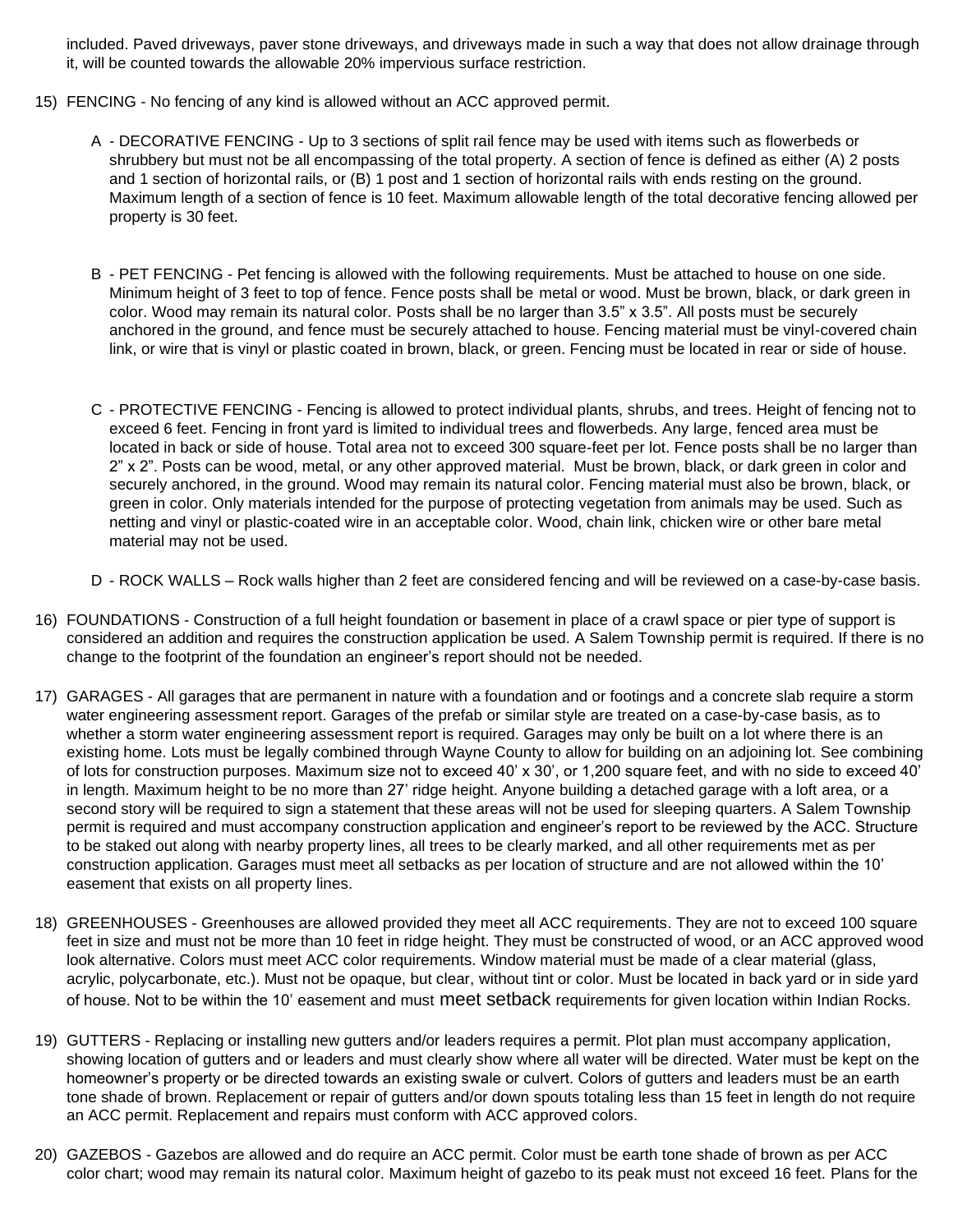gazebo and a plot plan showing location of the gazebo and distance to nearby property lines must be submitted with the application. All setbacks exist and the gazebo does count as one of the four allowable structures.

- 21) HOMEOWNERS ACTING AS THEIR OWN CONTRACTORS Homeowners that act as their own contractor must follow all contractor guidelines. No heavy machinery may be used on Sundays or specified holidays (see CONTRACTORS). They may work from 7:30 a.m. to 8 p.m., 7 days a week, but any work done outside of contractor hours must not produce excessive noise. Any subcontractor doing work for a homeowner that is acting as his own contractor must abide by all contractor requirements. (See CONTRACTORS) Homeowner must provide a list of all subcontractors to the Indian Rocks office with current insurance information.
- 22) HOT TUBS Only hot tubs that have a filter system and are designed to filter and circulate the same water are allowed and do require an ACC permit. The hot tub must be placed on the primary deck or patio, located in the rear of the property, and structurally attached or adjacent to the house on at least 1 side. Color of hot tub surround must be an earth tone shade of brown, dark green, dark red or natural wood color. All hot tubs must be installed with a locking cover and surrounded by a railing or enclosure that makes it inaccessible to young children. No Salem Township permit is required for the installation of a hot tub; however an electrical inspection is required by Salem Township, and proof of a passed inspection must be supplied to the Indian rocks office before said hot tub can be used. If a new deck is being built for installation of hot tub, all ACC guidelines must be met, and an ACC permit and (Salem Township permit when applicable), must be obtained for the new deck. Pump, filtration system, heating system, and any other peripherals that are needed must be installed in a concealed manner. A plot plan is required, showing location of hot tub and all peripherals that are being installed. See DECKS or PATIO if a new deck or patio is being built for the installation of said hot tub.
- 23) IMPERVIOUS SURFACE The square footage of all structures and other impervious surfaces, such as a driveway, some patios, walkways, etc., must not exceed 20% of total square footage of the property. If you own or purchase a lot or lots adjacent to the lot containing the primary structure, the impervious surface area will increase only when said lot or lots are legally combined as per combining of lots for construction purposes.
- 24) LANDSCAPING Landscaping projects that have an effect on grade, topography, or the natural flow of water, require a permit. Any large planting or allowable wall project requires a permit. No work is to be done within the 10' easement.
- 25) MAINTENANCE APPLICATION The maintenance application is used for most general maintenance and small construction projects. Staking out of the project, including nearby property lines, and a hand drawn plot plan, are usually adequate. All applicable dimensions must be included along with distances to nearby property lines. All other ACC requirements must also be met as per each application.
- 26) MAXIMUM HEIGHT OF ANY STRUCTURE 27-foot ridge height, 32-foot ridge height allowed for certain A-frame style homes. Measurement to be taken from the lowest point of the front or street side of the house to the highest point of the house. Houses built on a steep drop or slope will be treated on a case-by-case basis.
- 27) MINIMUM SQUARE FOOTAGE REQUIREMENTS The foundation area for the primary structure (living quarters) must meet the minimum square footage requirements for the following areas.
	- A Bear Tract and Tanners Point 675 S/F
	- B Five Mile Creek and sections 1, 2, and 3 715 S/F
- 28) MISCELLANEOUS To make sure that all ACC requirements are met, a permit is required for things such as, but not limited to, arbors, light posts, pillars, fountains, bridges, generators and chimney or foundation repairs. Anything else that may have an effect on impervious surface, such as sidewalks or walkways, also require an ACC permit.
- 29) PAINTING AND STAINING Any exterior painting or staining project requires an ACC permit. Samples of all colors along with name of manufacturer and what is being painted or stained must be provided. Colors must be ACC approved colors as per the ACC color chart.
- 30) Patio All new patios require an ACC permit. A plot plan showing location of patio and any steps or ramps used for accessing the patio. All property lines in the area must also be shown, and dimensions of all new structures and distances to the property lines must appear on the plot plan. The new patio must be staked out on the property for ACC inspection. A patio that does not allow for any drainage to the ground below (i.e., cemented) will count towards the 20% impervious surface allowed on lot. Any patio that is permanent in nature will be considered one of the four allowable structures on the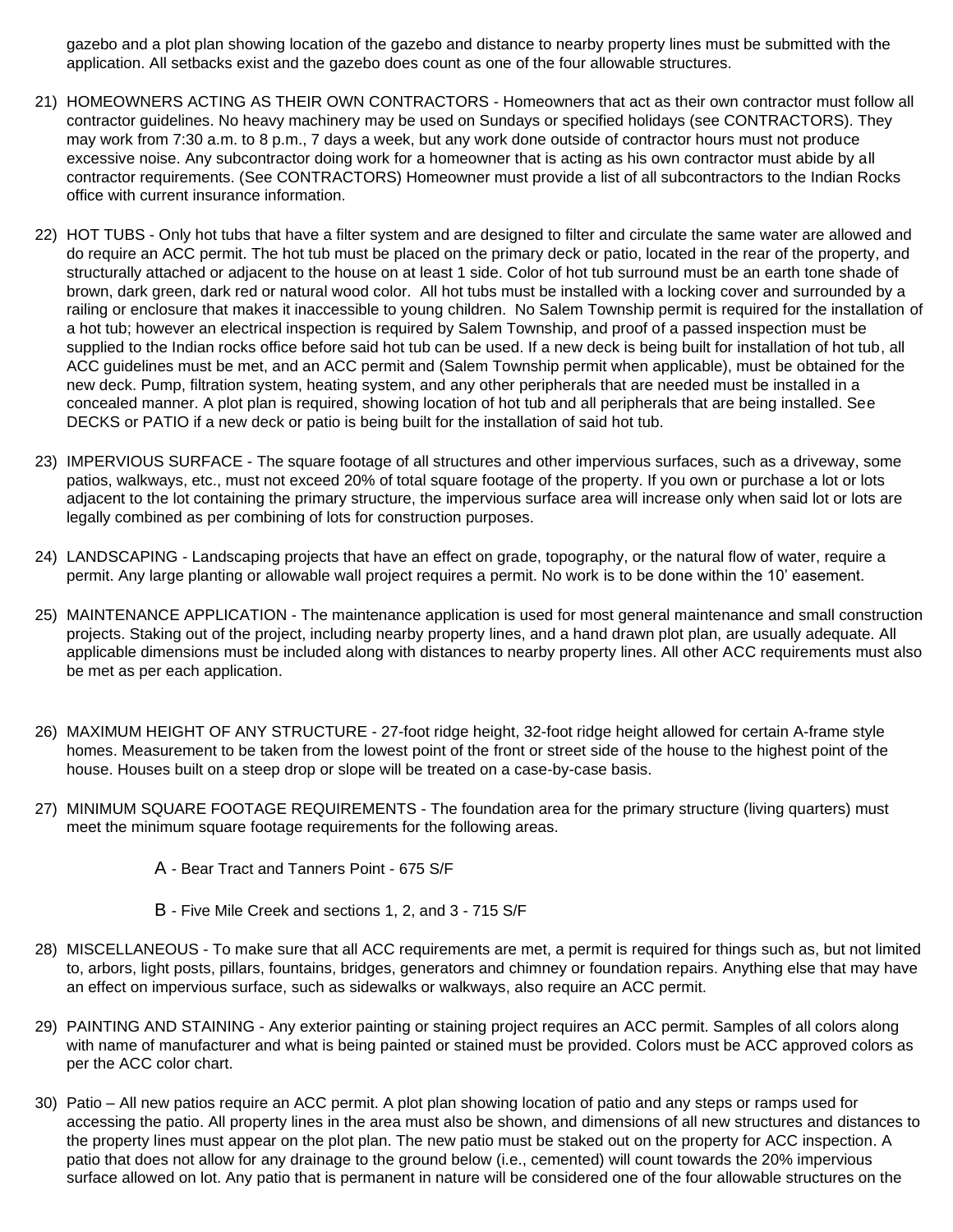property. An accurate color sample must be provided with the application. All materials must be natural stone or earth-tone colors. Repair of an existing patio does not require an ACC permit. Any repairs must not otherwise modify the existing structure.

- 31) PERCOLATION TESTING Permission for percolation testing must be on file in the Indian Rocks office prior to testing being done. A current certificate of insurance for the excavator, and a certified survey of the property are also required. Upon completion of inspection by the Sewage control Officer, the office must be notified, and all holes must be backfilled. **Backfilling of holes is the responsibility of the property owner.** If not backfilled within 30 days a fine may be levied per the current ACC fines and fees. No ACC permit is needed for conducting a percolation test.
- 32) PERGOLAS Pergolas are allowed and do require an ACC permit. If placed on a deck or patio that is attached or adjacent to the existing house, they will not be considered an additional structure. If placed in yard or not on any existing structure, they will be considered 1 of the 4 allowable structures. Salem Township permit may be required. Color must be earth tone shades of brown, as per ACC color chart, or wood may be left its natural color. All other ACC guidelines must be followed. A plot plan showing all applicable dimensions and all distances to nearest property lines must be submitted with application, along with construction plans for the pergola itself. Pergola must meet all setbacks and must not be within 10-foot easement.
- 33) PROPERTY STRUCTURE LIMIT Properties containing a dwelling are limited to 3 additional structures. An additional structure may be, but is not limited to a garage, shed, gazebo, greenhouse, carport, permanently installed play set, etc. One complete side of a deck or patio must be attached or adjacent to the existing dwelling to be considered part of said dwelling. Otherwise said deck or patio will count as an additional structure. Total impervious surface must not exceed 20% as per ACC impervious surface regulations.
- 34) ROOFING All roofing repairs or replacement over 30 square feet require an ACC permit. Repairs or reroofing projects totaling 30 square-feet or less do not require an ACC permit. All roofing colors must be earth tone shade of brown or dark green as per ACC color requirements.
- 35) SATELLITE DISHES / TV ANTENNA Satellite dishes are allowed, provided they are located in an inconspicuous area, preferably in the back of the house. Permit is required with plot plan showing location of dish or antenna. Not to be within 10' easement. Maximum diameter of dish is 36 inches. Antenna for the purpose of television, radio, phone, etc. are permitted and do require an ACC permit. They will be treated on a case-by-case basis, and must meet all FCC, Salem Township, and Indian Rocks rules and regulations.
- 36) SEPTIC SYSTEM Septic mounds, if possible, should be located in the rear or on the side of the property. If the only location deemed suitable is in the front of the property, a signed statement from the S.E.O. of Salem Township is required. As per PA Code Chapter 73 requirements, the absorption area (berm) must be located 10 feet from any property line or easement when they exist. Since a 10-foot easement exists in Indian Rocks, the absorption area must be 10 feet from said easement or 20 feet from all property lines. No part of septic system (Tank, Field, or Slope) allowed within 10-foot easement. Minimum slope of bed 2:1. Septic system must be clearly staked out and located on plot plan.
- 37) SETBACKS Any improvement or construction must comply with the following setbacks. Setbacks include any overhang, cantilever, chimney, or projection as viewed from above.
	- A Bear Tract and Tanners Point 25 feet front, 10 feet side and rear
	- B Five Mile Creek, and sections 1, 2, and 3 40 feet front, 10 feet side and rear
- 38) SKYLIGHTS Skylights are allowed and do require an ACC Permit. Color to be earth tone shade of brown as per ACC color chart for exterior windows.
- 39) SIDING REPLACEMENT Siding replacement requires an ACC permit. All finished colors must be ACC approved colors as per the ACC color chart. Any material other than wood must have a wood grain look, and feel, no smooth surfaces, are permitted.
- 40) STRUCTURES Construction of any structure requires an ACC permit. All setback requirements must be met, and no structure may be within the 10-foot easement. All pages of an application must be signed by the homeowner, and the contractor. By signing these pages, you are stating that you have read, understand, and will adhere to all requirements and will abide by all ACC rules and regulations.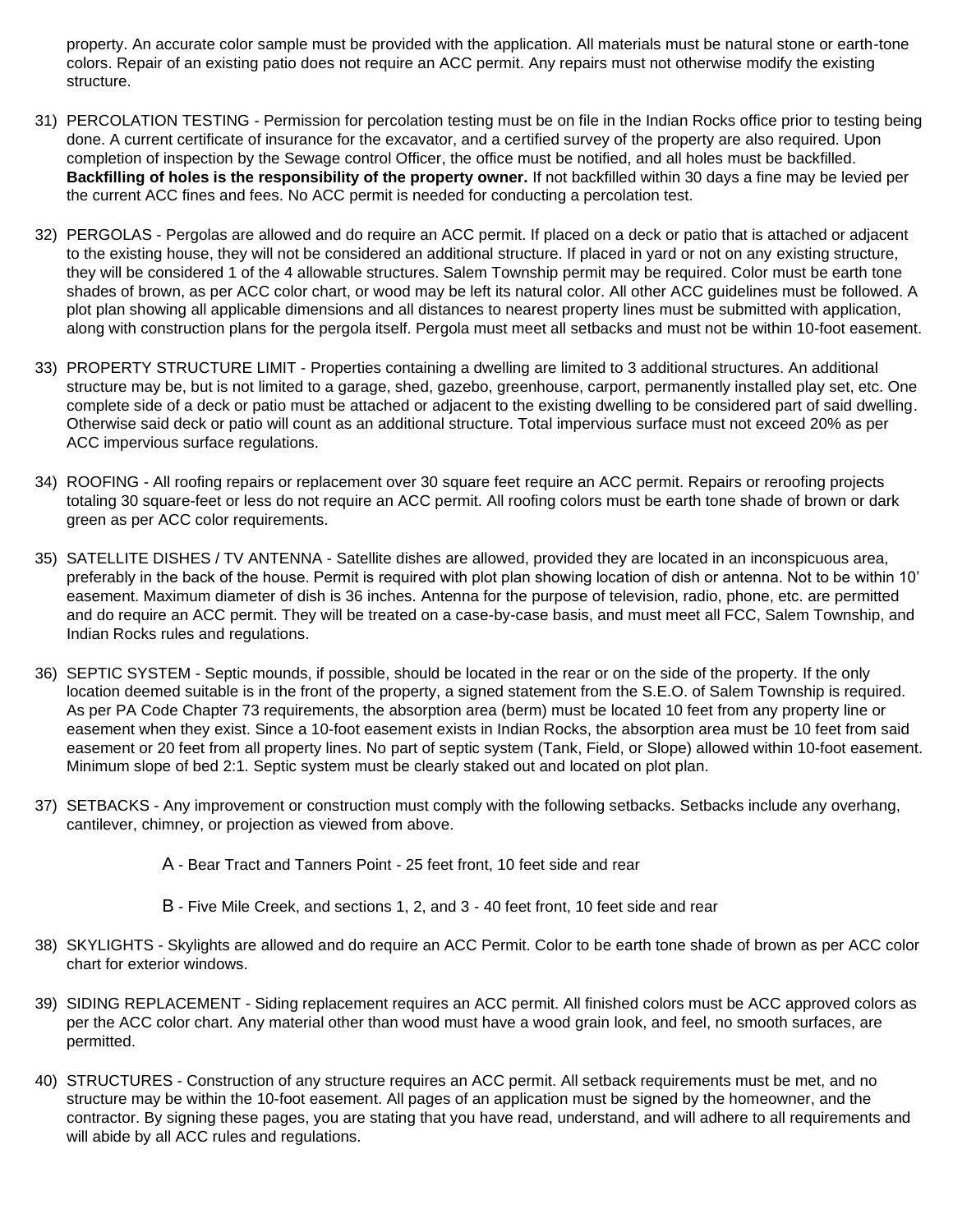A- Any structure 160 square feet or less requires a maintenance application. Structures over 100 square feet require a Salem Township permit. Structure is to be staked out, a plot plan showing location of structure, and all necessary dimensions, including distances to nearby property lines, and all other ACC requirements must be met.

B- Any structure greater than 160 square feet requires the use of the construction application. A Salem Township permit and any other applicable permit must accompany the construction application. All other requirements must be met as per the application.

- 41) TANKS (PROPANE, OIL, ETC.) Only above ground tanks used for propane and fuel oil are allowed. Tanks used for any other purpose will be treated on a case-by-case basis. For installation of in ground tanks all DEP/Industry guidelines must be adhered to. Check with the office. Tanks must be located in an inconspicuous location in the rear of the house. All tanks must be hidden from view. Shrubbery or a wood or wood look enclosure may be used. Color of enclosure must be earth tone shades of brown, as per ACC color chart, or wood may be left its natural color. No ACC permit is required for tank installation. All ACC guidelines must be followed, and no tank can be installed within the 10-foot easement. An ACC permit is required for the tank enclosure.
- 42) TEMPORARY STRUCTURES Temporary collapsible canopies and gazebo are permitted. Unit must be securely fastened to deck or patio. Color must be earth tone shades of brown or muted shades of dark red or dark green. No ACC permit is required for these. Permission for temporary use of more substantial temporary structures for a special event (i.e., large tent for a wedding), can be obtained through the association office. No temporary structures including tents, may be used for overnight lodging.
- 43) TREE REMOVAL APPLICATION All trees greater than 3 inches in diameter when measured 3 feet above the ground require an ACC Permit to be removed. Any tree that is laying on the ground or has fallen over on its own does not require a permit. Only trees that are dead, diseased, infested with insects, within 10 feet of existing house or garage, or pose a serious threat, as determined by a certified arborist, or documented by an insurance company can be removed. Trees being removed for construction purposes must be included on the tree application part of the construction permit, or maintenance application when applicable. No trees can be removed in anticipation of future construction. Additional trees will not be approved for the sole purpose of making it easier to install modular style houses. Total number of trees being removed, location of trees, and reason for their removal must be included on the application. All trees to be removed must also be clearly marked with ribbon, paint, etc. The ACC committee has the authority to have the homeowner plant new trees when deemed necessary. These trees must be at least 4 feet tall and surrounded with protective fencing. Timeframe to be determined by the ACC committee. The ACC has the authority to tag all trees that will remain standing and take pictures of trees approved for removal or trees that should remain standing after completion of construction. It is the sole responsibility of the property owner to make sure only approved trees are removed. Removal of any tree greater than 3 inches in diameter without approval by the ACC will result in a fine for each tree removed as per the current fines and fees schedule. It is also the responsibility of the property owner to replace the total number of unapproved trees that were removed. **Absolutely no clear-cutting of lots is permitted.** Fine as per current ACC fines and fees schedule will apply. All tree work is the responsibility of the property owner, and all fines will be assigned to said property owner. It is the responsibility of the property owner to contact the Indian Rocks office to advise them of the date and time of the approved tree removal. The association reserves the right to have a member of the ACC present at the time that the trees are to be removed.
- 44) WINDOWS New window or storm window installation, and replacement of windows or storm windows requires an ACC Permit. Color must be an earth tone shade of brown as per the ACC Color chart.

# ACC EASEMENT/SETBACK "HARDSHIP" REQUESTS

Each of the following Criteria must be met for allowing a hardship variance in an easement or setback:

1. There must be unique physical circumstances or conditions, including irregularity, narrowness, or shallowness of lot size or shape, or exceptional topographical or other physical conditions peculiar to this particular property, and that the hardship is due to such conditions.